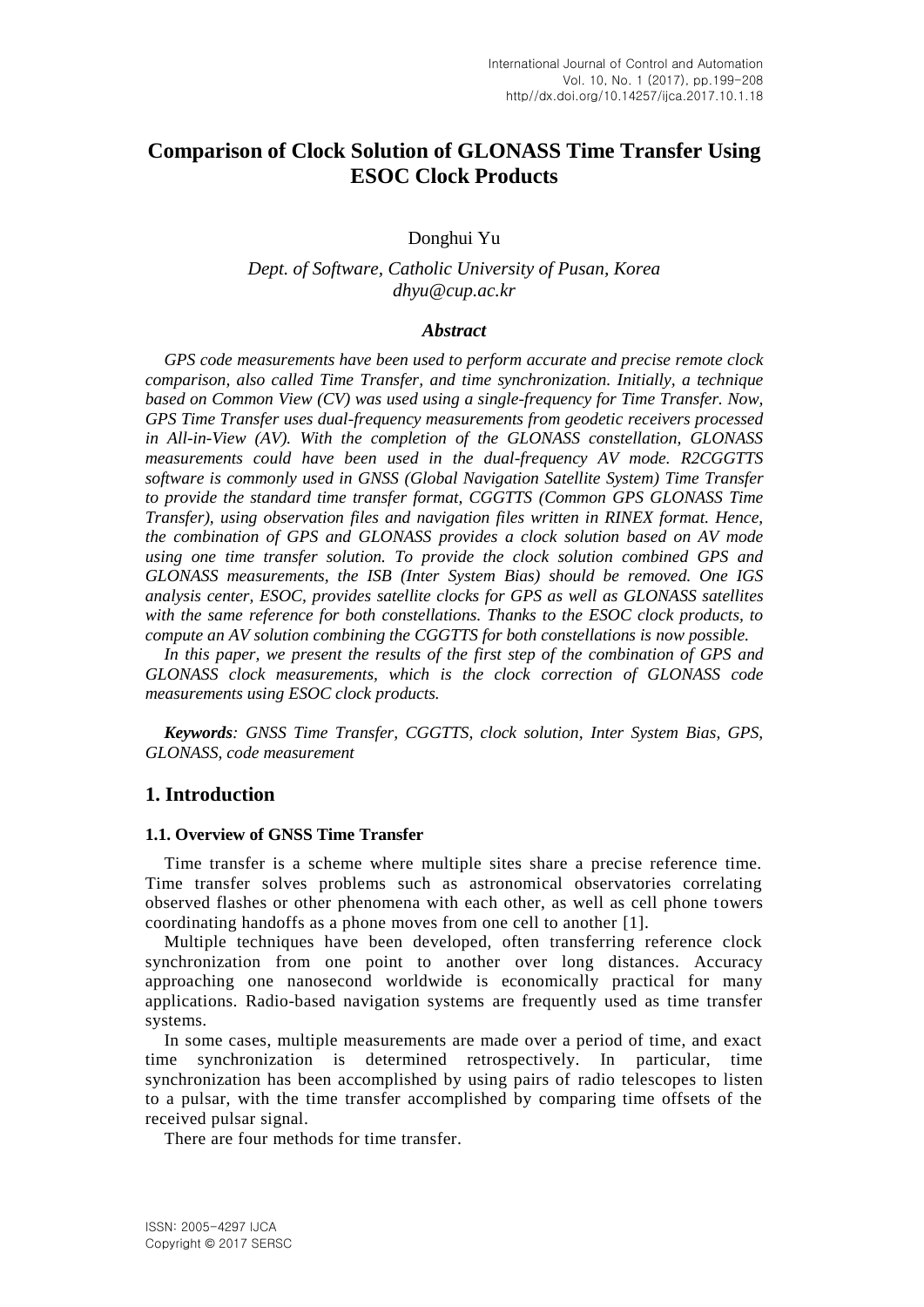In a one-way time transfer method, one end system transmits its current time over some communication channel to one or more receivers. The receivers receive the time message and decode it, and either just report the time or adjust a local clock, which can provide holdover time reports in between the reception of messages. The advantage of one-way systems is that they can be technically simple and serve many receivers, as the transmitter is unaware of the receivers. The principal drawback of the one way time transfer system is that [propagation delays](https://en.wikipedia.org/wiki/Propagation_delay) of the communication channel remain uncompensated except in some advanced systems.

In a two-way time transfer method, the two peers will both transmit and will also receive each other's messages, thus performing two one-way time transfers to determine the difference between the remote clock and the local clock. The sum of these time differences is the [round trip delay](https://en.wikipedia.org/wiki/Round_trip_delay) between the two nodes. It is often assumed that this delay is evenly distributed among the directions between the peers. Under this assumption, half the round-trip delay is the propagation delay to be compensated. A drawback is that the two-way propagation delay must be measured and used to calculate a delay correction. That function can be implemented in the reference source, in which case the source capacity limits the number of slaves that can be served, or by software in each slave.

In a Common-View (CV) method, the time difference between two clocks may be determined by simultaneously comparing each clock to a common reference signal that may be received at both sites. As long as both end stations receive the same satellite signal at the same time, the accuracy of the signal source is not important. In CV, the satellite clock (Sat1) is equally shown to both laboratories so that its errors are cancelled in the ground clock comparison equation in Figure 1. In CV, UTC  $(Lab1) - UTC (Lab2)$  equals to UTC  $(Lab1)-UTC (Sat1) - [UTC (Lab2)-UTC]$ (Sat1)], but CV should be conducted for the same satellite and is limited by the time transfer distance.



(a)GNSS CV time transfer



(b) GNSS AV time transfer

**Figure 1. GNSS CV and AV Time Transfers for TAI and UTC**

In AV, UTC(Lab1)-UTC(Lab2) equals to [UTC[Lab1]-Sat1]-[UTC(Lab2)-  $UTC(Sat2)$  +  $[Sat1-Sat2]$  in Figure 1. There is no common-view condition and the precise satellite clock corrections [Sat1-Sat2] are provided by global GNSS analysis centres. AV allows accurate time transfers at any time and between any two points located anywhere on the Earth. AV is the major technique for UTC generation [2].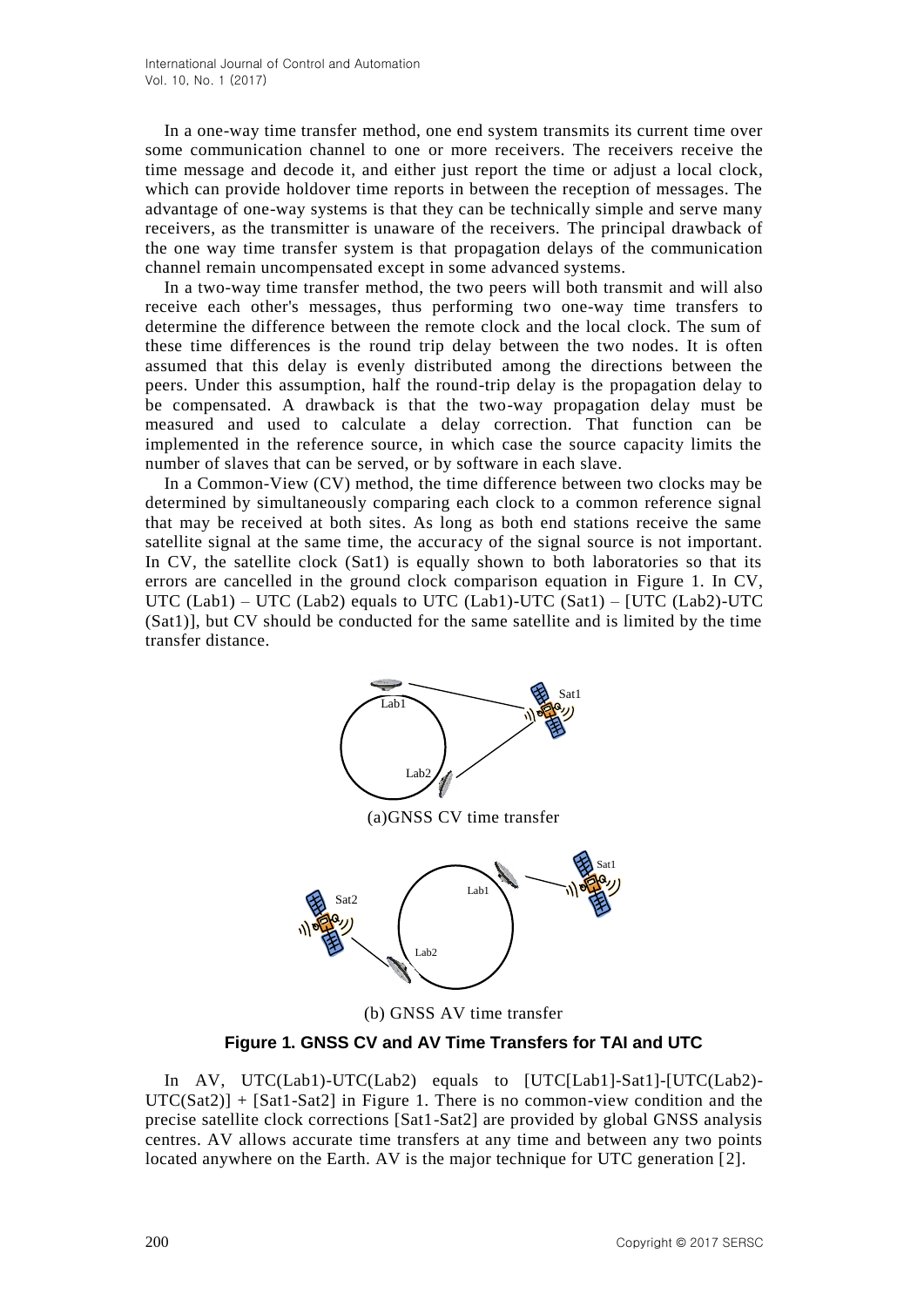#### **1.2. GLONASS**

GLONASS (from GLObal Navigation Satellite System, GLN for short) is a satellite navigation system based on GLONASS time scale operated by the Russian Space Forces with the aim of providing real-time, all-weather, three-dimensional positioning, velocity measuring, and timing with a world-wide coverage. The completely deployed GLONASS constellation is composed of 24 satellites in three orbital planes in each plane. GLONASS is comparable to other GNSS: the United States' GPS, the Beidou of China, and the Galileo positioning system of the European Union [3].

A major difference between the GPS and GLONASS constellations is that all the GLONASS satellites do not transmit the same frequency, *i.e.* each GLONASS satellite transmits on a different frequency using a 15-channel frequency division multiple access (FDMA) technique. As a result, the signal delay in the receiver is different for each satellite group emitting a given frequency. These differential biases must be either determined by calibration or estimated in addition to the clock solution [4]

#### **1.3. Procedure of GNSS Time Transfer**

The International Atomic Time (TAI) is calculated by the Bureau International des Poids et Mesures (BIPM) using a set of 400 atomic clocks distributed in about 60 time laboratories in the world. Each laboratory sends their clock data written in CGGTTS (Common GPS GLONASS Time Transfer Standard) format to BIPM. BIPM computes the weighted mean as the TAI. The legal time scale, Coordinated Universal Time (UTC), is obtained by adding the leap seconds to TAI [5].

A leap second is a one[-second](https://en.wikipedia.org/wiki/Second) adjustment that is occasionally applied to the [Coordinated Universal Time](https://en.wikipedia.org/wiki/Coordinated_Universal_Time) (UTC) in order to keep its time of day close to the [mean solar time,](https://en.wikipedia.org/wiki/Mean_solar_time) or [UT1.](https://en.wikipedia.org/wiki/UT1) Without such a correction, time reckoned by [Earth's](https://en.wikipedia.org/wiki/Earth%27s_rotation)  [rotation](https://en.wikipedia.org/wiki/Earth%27s_rotation) drifts away from [atomic time](https://en.wikipedia.org/wiki/Atomic_time) because of [irregularities](https://en.wikipedia.org/wiki/Earth_rotation#Changes_in_rotation) in the Earth's rate of rotation. Since this system of correction was implemented in 1972, 26 leap seconds have been inserted. The most recent on June 30, 2015 at 23:59:60 UTC and the next leap second will be inserted on December 31, 2016, at 23:59:60 UTC.

The GNSS time transfer is performed using clock offsets collected in a fixed format, called CGGTTS [6]. These clock offsets represent the differences (clock-REF) between the local clock and the reference timescale of the GNSS.

|  | PRN CL MJD STTIME TRKL ELV AZTH |  | <b>REFSV</b> | SRSV               | <b>REFGPS</b>                                            | SRGPS DSG IOE MDTR SMDT MDIO SMDI MSIO SMSI ISG CK             |  |                                                   |  |  |  |  |
|--|---------------------------------|--|--------------|--------------------|----------------------------------------------------------|----------------------------------------------------------------|--|---------------------------------------------------|--|--|--|--|
|  | hhmmss s .1dg .1dg              |  | .1ns         | .1 <sub>ps/s</sub> | <b>Mns</b>                                               | $.1ps/s$ . $1ns$ . $1ns$ . $1ps/s$ . $1ns/s$ . $1ns/s$ . $1ns$ |  |                                                   |  |  |  |  |
|  | 26 19 51835 120200 780 704 572  |  | $-5631108$   |                    | $-61$ $+2$ $-55$ 93 16 87 $+4$ 89 $+14$ 9999 9999 999 67 |                                                                |  |                                                   |  |  |  |  |
|  | 15 34 51835 130600 780 253 3162 |  | $-51708$     | ా - 51             |                                                          | +49 -9 117 82 190 -47 197 +7 9999 9999 999 90                  |  |                                                   |  |  |  |  |
|  | 25 34 51835 170600 780 483 2445 |  | $-89579$     | $-91$              | $+189$                                                   |                                                                |  | $-88$ 93 114 109 $-11$ 316 $-23$ 9999 9999 999 DD |  |  |  |  |
|  | 29 18 51835 172200 780 652 591  |  | $-1654376$   | $-261$             | 45A)                                                     | +56 73 95 90 +3 269 +11 9999 9999 999 AE                       |  |                                                   |  |  |  |  |
|  |                                 |  |              |                    |                                                          |                                                                |  |                                                   |  |  |  |  |

**Figure 2. CGGTTS Result**

Figure 2 shows the example of CGGTTS result and Table 1 presents the field explanation.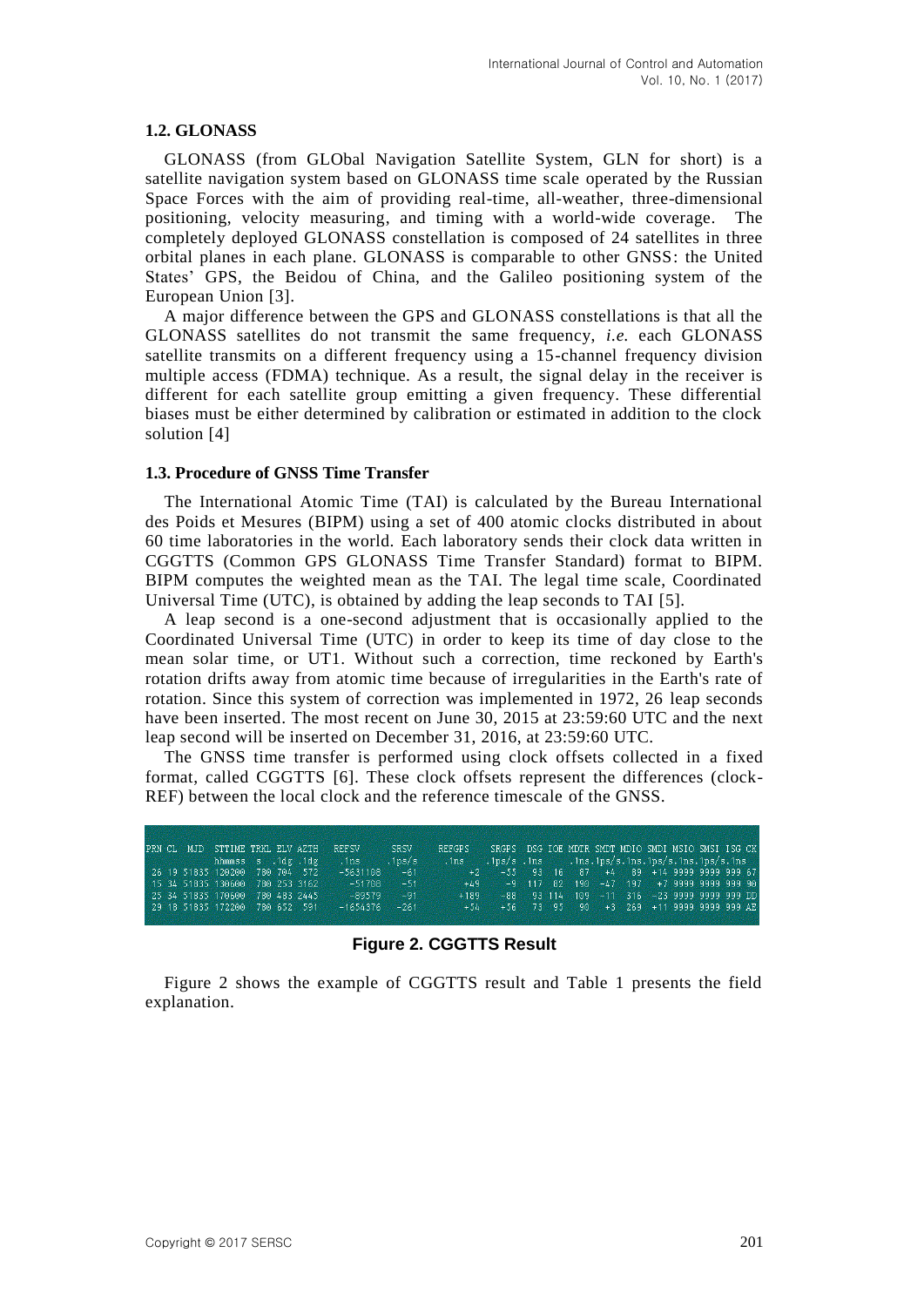| Field             | Explanation                                                                                                                                                                 |
|-------------------|-----------------------------------------------------------------------------------------------------------------------------------------------------------------------------|
| <b>PRN</b>        | the satellite vehicle PRN number                                                                                                                                            |
| CL                | the hexadecimal number that corresponds to the Common View class of<br>the track                                                                                            |
| <b>MJD</b>        | the five digit Modified Julian Date of the start of the track                                                                                                               |
| <b>STTIM</b><br>E | hour, minute, and second (in UTC) of the start of the track                                                                                                                 |
| <b>TRKL</b>       | the track length in seconds (a full track is 780 seconds)                                                                                                                   |
| ELV               | the elevation of the satellite at the midpoint of the track                                                                                                                 |
| <b>AZTH</b>       | the azimuth of the satellite at the midpoint of the track                                                                                                                   |
|                   | the time difference (measured in .1 nanosecond) between the laboratory<br>REFSVreference clock and satellite time, referred to the midpoint of the pass via a<br>linear fit |
| <b>SRSV</b>       | the slope determined via the linear fit to produce REFSV (measured in<br>1 picosecond per second)                                                                           |
| <b>REFGP</b><br>S | the time difference (measured in .1 nanosecond) between the laboratory<br>reference clock and GPS system time, referred to the midpoint of the pass<br>via a linear fit     |
| <b>SRGPS</b>      | the slope determined via the linear fit to produce REFGPS (measured in<br>1 picosecond per second)                                                                          |
| <b>DSG</b>        | the root mean square of the residuals of the linear fit used to produce<br><b>REFGPS</b>                                                                                    |
| IOE               | the index of ephemeris, a three digit decimal code indicating the<br>ephemeris used for computations                                                                        |
| <b>MDTR</b>       | the modeled tropospheric delay (measured in .1 nanosecond) referred to<br>the midpoint of the pass via a linear fit                                                         |
| <b>SMDT</b>       | the slope determined via the linear fit to produce MDTR (measured in .1<br>picosecond per second)                                                                           |
| <b>MDIO</b>       | the modeled ionospheric delay (measured in .1 nanosecond) referred to<br>the midpoint of the pass via a linear fit                                                          |
| <b>SMDI</b>       | the slope determined via the linear fit to produce MDIO (measured in .1<br>picosecond per second)                                                                           |
| <b>MSIO</b>       | the measured ionospheric delay (measured in .1 nanosecond) referred to<br>the midpoint of the pass via a linear fit, 9999 indicates no data available                       |
| <b>SMSI</b>       | the slope determined via the linear fit to produce MSIO (measured in .1<br>picosecond per second)                                                                           |
| <b>ISG</b>        | the root mean square of the residuals of the linear fit used to produce<br>MSIO                                                                                             |
| <b>CK</b>         | the data line check sum in hexadecimal format, computed as the sum of<br>the ASCII values of the preceding 115 columns, modulo 256                                          |
| optiona<br>1      | optional data may be presented beyond the check sum column, and is<br>not included in the CK value                                                                          |

## **Table 1. CGGTTS Field Explanation**

They are obtained from the pseudorange measurements, which are calculated by the propagated time from a satellite to a receiver. There are several error factors while the satellite signal travels to a receiver. Figure 3 shows these error factors. There are the satellite clock error, the satellite orbit error, the tropospheric delay, the ionospheric delay, the multipath, the receiver clock error, the cable delay, the hardware delay, and so on [7].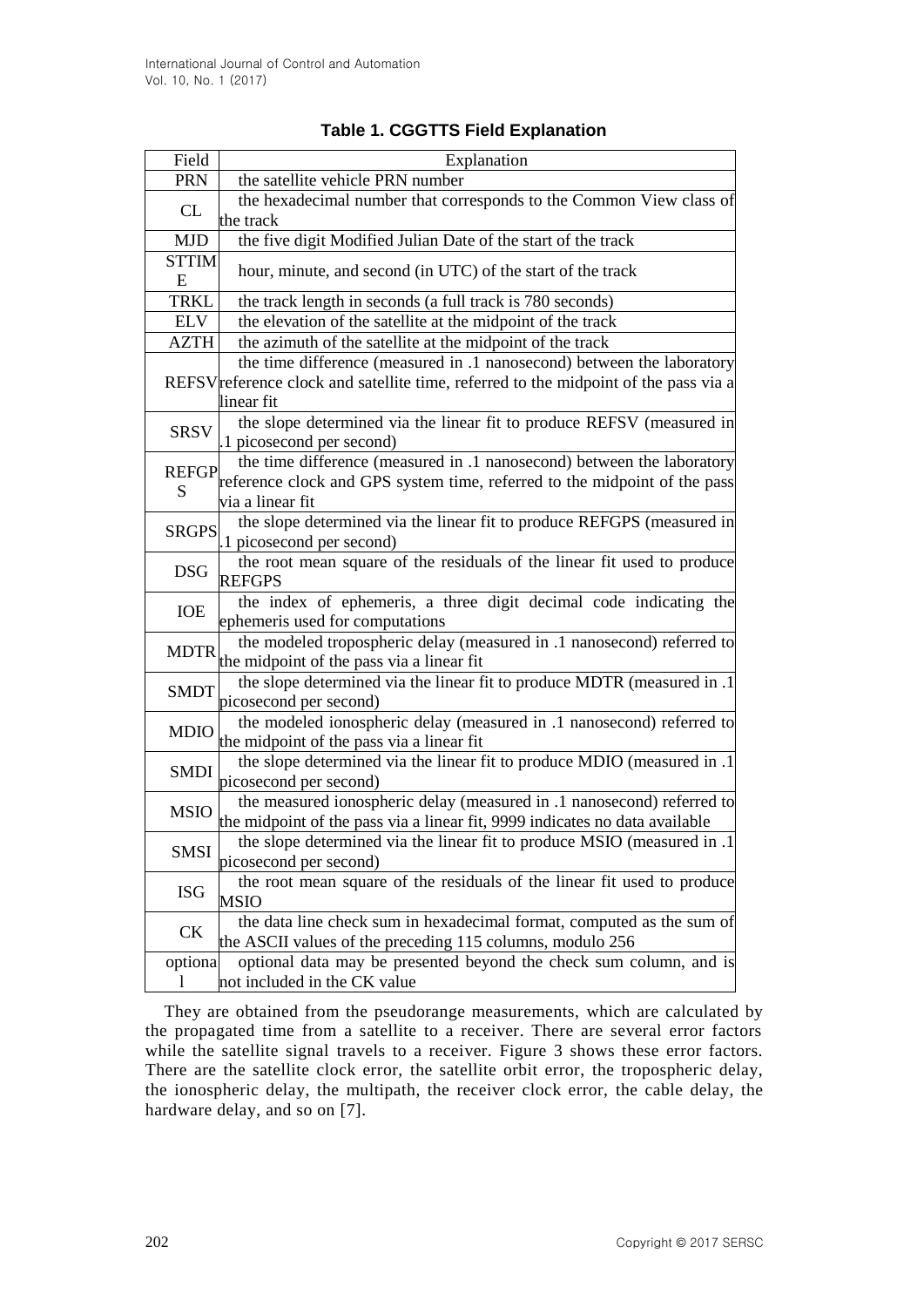

### **Figure 3. Procedure for Elimination of Delay Error Factors While GNSS Signal Is Travelled**

A time correction must be performed because the observation files from geodetic receivers providing both GPS and GLONASS are dated in GPS time, while the reference of the GLONASS broadcast navigation message is GLONASS time, which is aligned on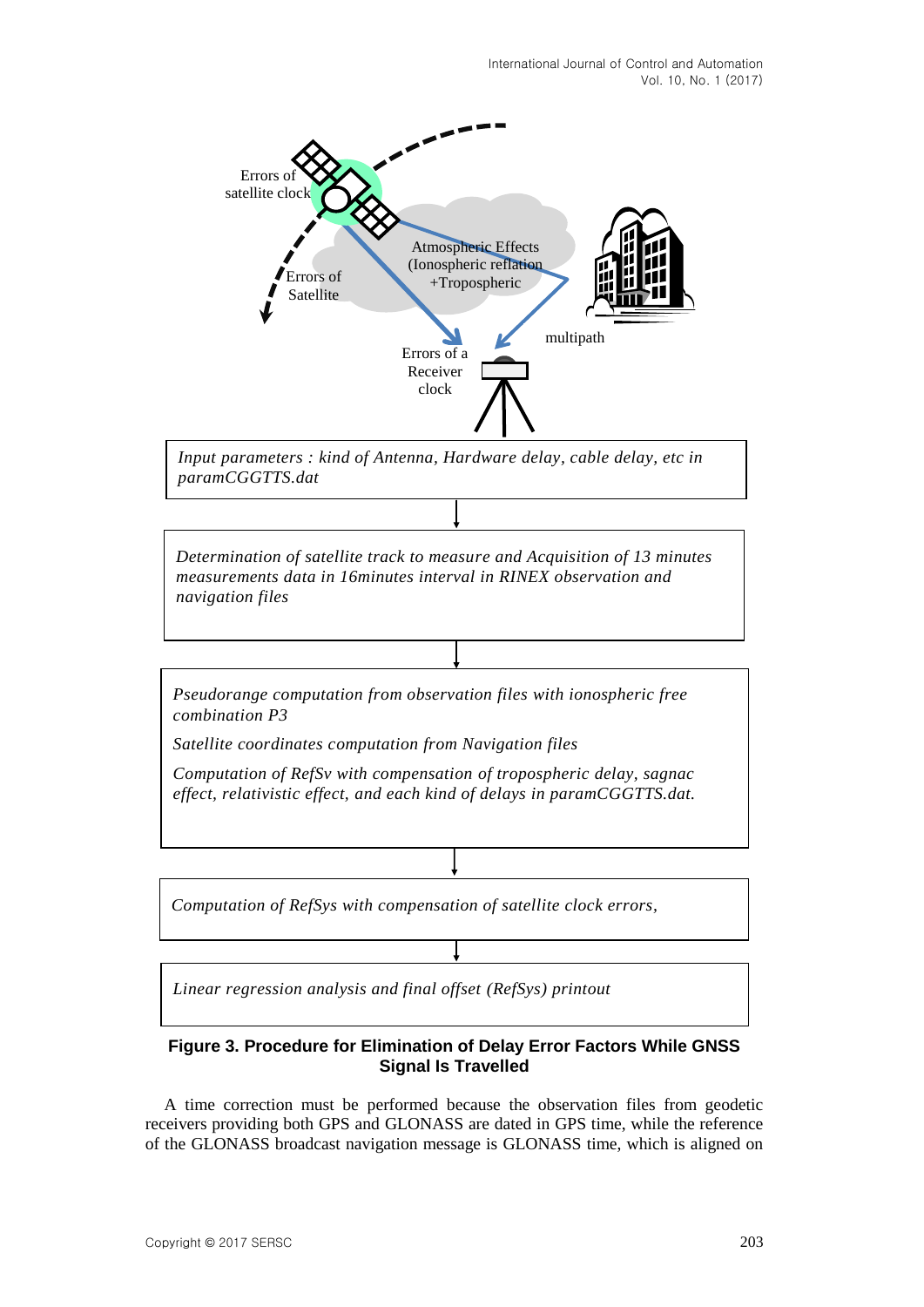UTC. The two time scales GPS and GLONASS therefore differ by an integer number of leap seconds, the same as between GPS time and UTC.

Then a smoothing is performed over 13 minute observation tracks, and the results are then corrected for the instrumental hardware delays. These hardware delays correspond to the electric delays accumulated by the signal between the antenna phase center and the internal timing reference of the receiver. They are function of the frequency, so that the combination of measurements from satellites of different constellations requires taking into account the Inter-System Bias and Inter-Frequency Bias.

## **2. Considerations of GLONASS Observations to Combine GPS Observations for Time Transfer**

As mentioned before, to combine GPS and GLONASS observations, Inter-system bias and Inter-Frequency bias should be processed. Inter-system bias is introduced as a time scale and time reference for each GNSS constellation.

As two constellations, GPS and GLONASS, use their own time scales, the leap seconds are corrected when the receiver computes the CGGTTS results.

Then, the results appearing in the CGGTTS files correspond to the differences between UTC (k) of time laboratory k and the reference of the broadcast satellite clocks. This reference is GPS time for GPS satellites and GLONASS time for the GLONASS satellites. In order to mitigate the errors due to the low precision of the broadcast satellite clocks and positions in CGGTTS results, the BIPM correct the CGGTTS results using more precise satellite orbits and clock product before the computation for TAI.

The GLONASS and GPS results obtained with the ionosphere-free combination P3 will be used together in a combined AV solution. To do this, the GPS and GLONASS results should be given with respect to the same reference.

We used the products delivered by one IGS analysis center, ESOC, which provides satellite clocks for GPS as well as GLONASS satellites with the same reference for both constellations. Hence, it is possible to compute an AV solution combining the CGGTTS results for satellites from both constellations [7]

ESOC has been provided a better stability to the biases on a daily basis from December 2012. In order to be consistent with the clock products used, which are computed on a daily and satellite basis, it was decided to compute the IFBs for each satellite and for each day separately from the CGGTTS results corrected with ESOC products [8].

## **3. Comparison results for Clock Solution of GLONASS Time Transfer using ESOC Clock Products**

We compare the original clock offsets of GLONASS measurements in a CGGTTS results to the corrected clock offsets with the ESOC clock products. The correction is performed by applying the mid clock value in ESOC clock product for the scheduled track time to the clock offset, REFSYS, in the CGGTTS file. The CGGTTS files of 11 days are provided by KRISS (Korea Research Institute of Standards and Science). The observed dates are from MJD 57585(2016.7.16) to MJD 57595(2016.7.26).

REFSYS means the CGGTTS results, and SATSYS means the corrected results with ESOC clock product.

The average and standard deviations of clock solutions of 11 days are shown in Table 2.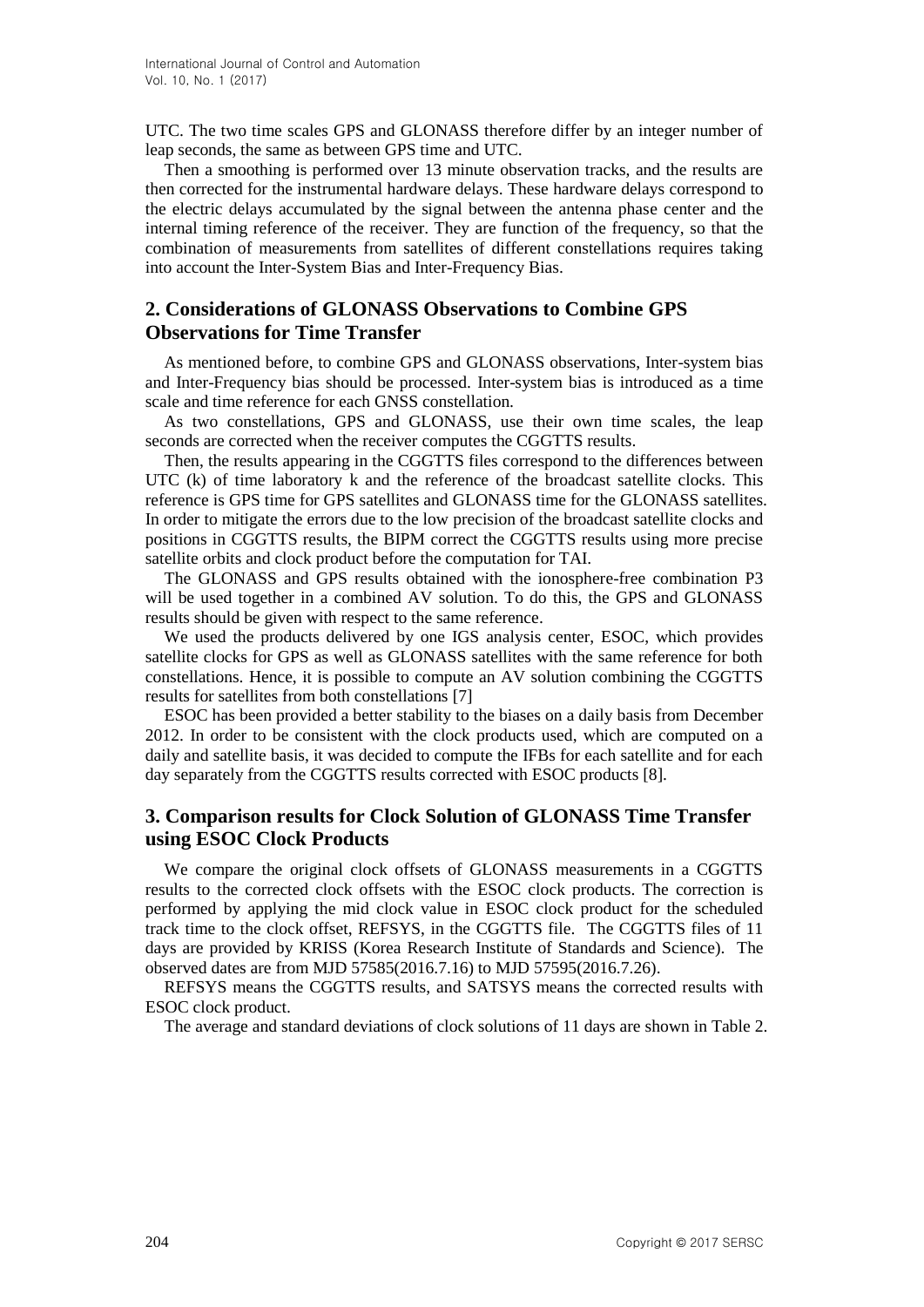### **Table 2. Statistics of 11 Days Clock Solutions Comparing the Original CGGTTS Results and Corrected Results with ESOC Clock Product**

|               | Average  | <b>Standard Deviation</b> |
|---------------|----------|---------------------------|
| <b>RefSYs</b> | -489.628 | 90.96255                  |
| SatSys        | -457.342 | 96.80912                  |

Figure 4 shows the comparison results of clock solutions of 11 days.



**Figure 4. Results of 11 Days Clock Solutions**



**Figure 5. Results of 11 Days Clock Solutions for Each Satellite**

Figure 6 shows the results of 11 days clock solutions for each satellite. Since the GLONASS satellites use FDMA technique, each satellite shows the different clock offset pattern. Significantly, satellite 109 and 115 show the large differences while satellite 124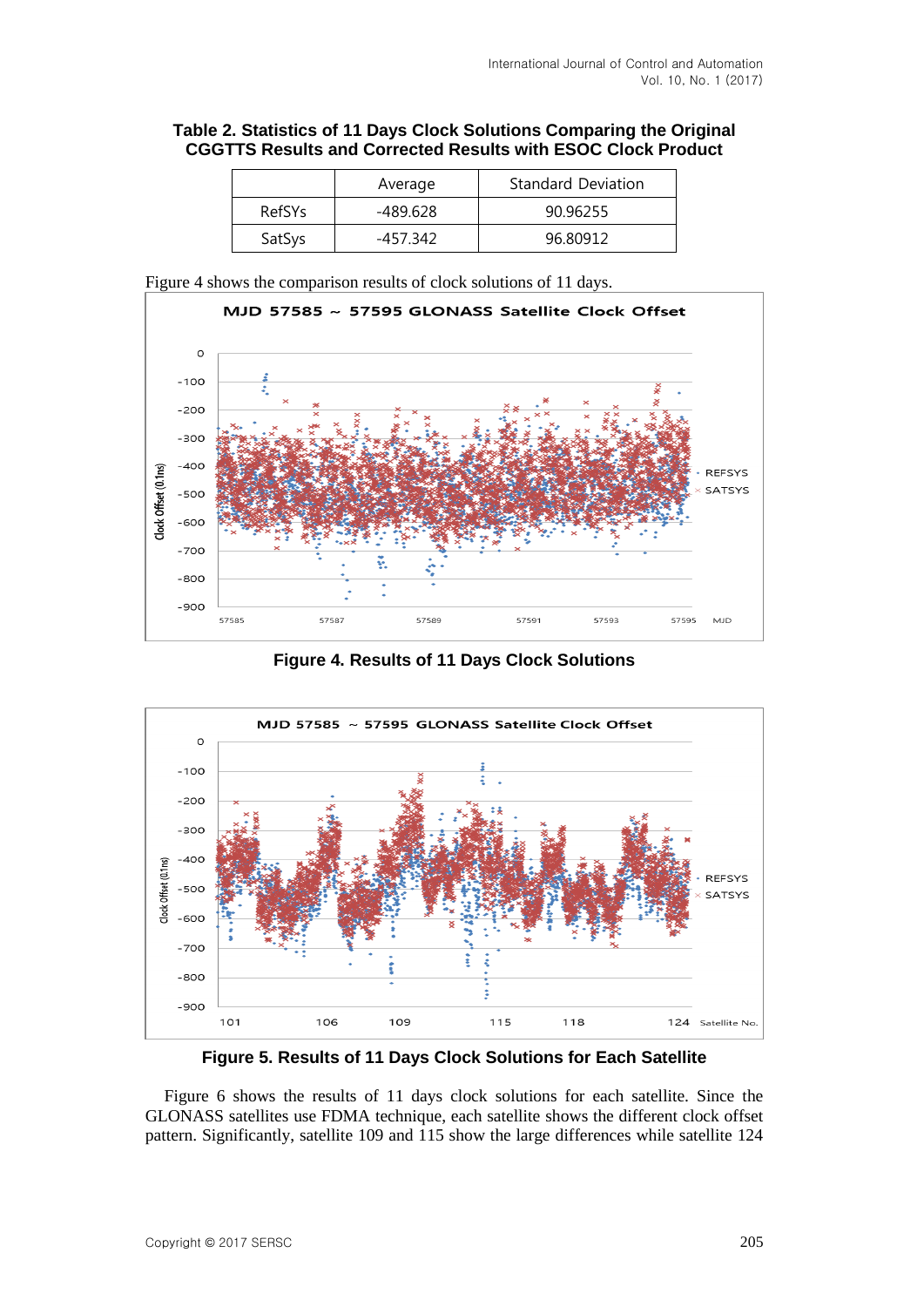shows the similar pattern between the CGGTTS results (REFSYS) and corrected results (SATSYS). The detailed results are presented in Figure 6, 7, and 8.



**Figure 6. Results of 11 Days Clock Solutions for Satellites 109**



**Figure 7. Results of 11 Days Clock Solutions for Satellites 115**



**Figure 8. Results of 11 Days Clock Solutions for Satellites 124**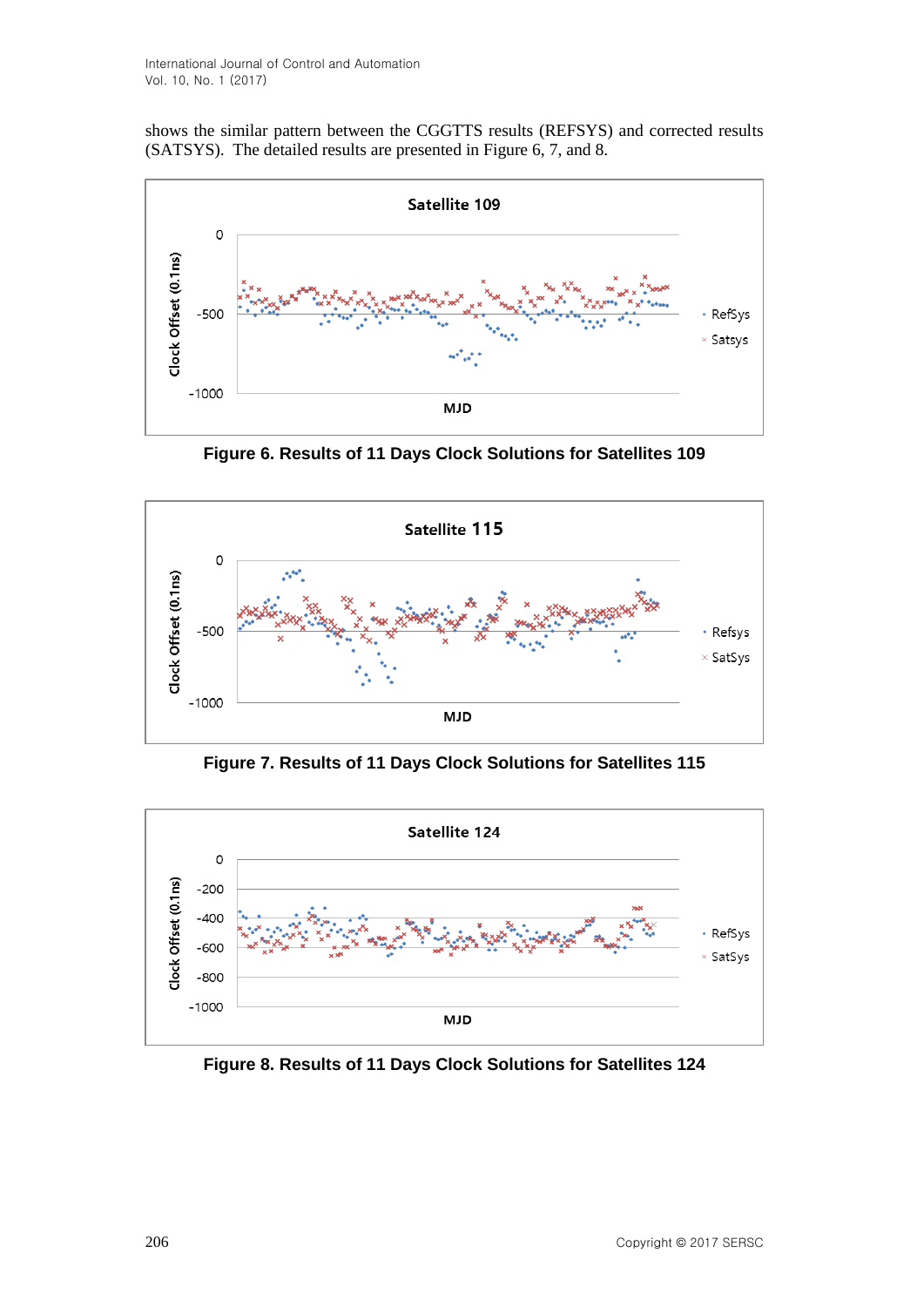Figures 9 and 10 show the result of one day. According to the days, we can see that the clock solutions are different.



**Figure 9. Results of MJD 57586 Clock Solutions for All Satellites**



**Figure 10. Results of MJD 57595 Clock Solutions for All Satellites**

### **4. Conclusion**

We present the results of the first step of the combination of GPS and GLONASS clock measurements, which is the clock correction of GLONASS code measurements using ESOC clock products, for generation of TAI. A further step in this use of GLONASS data will be to process the Inter Frequency Bias based on this result.